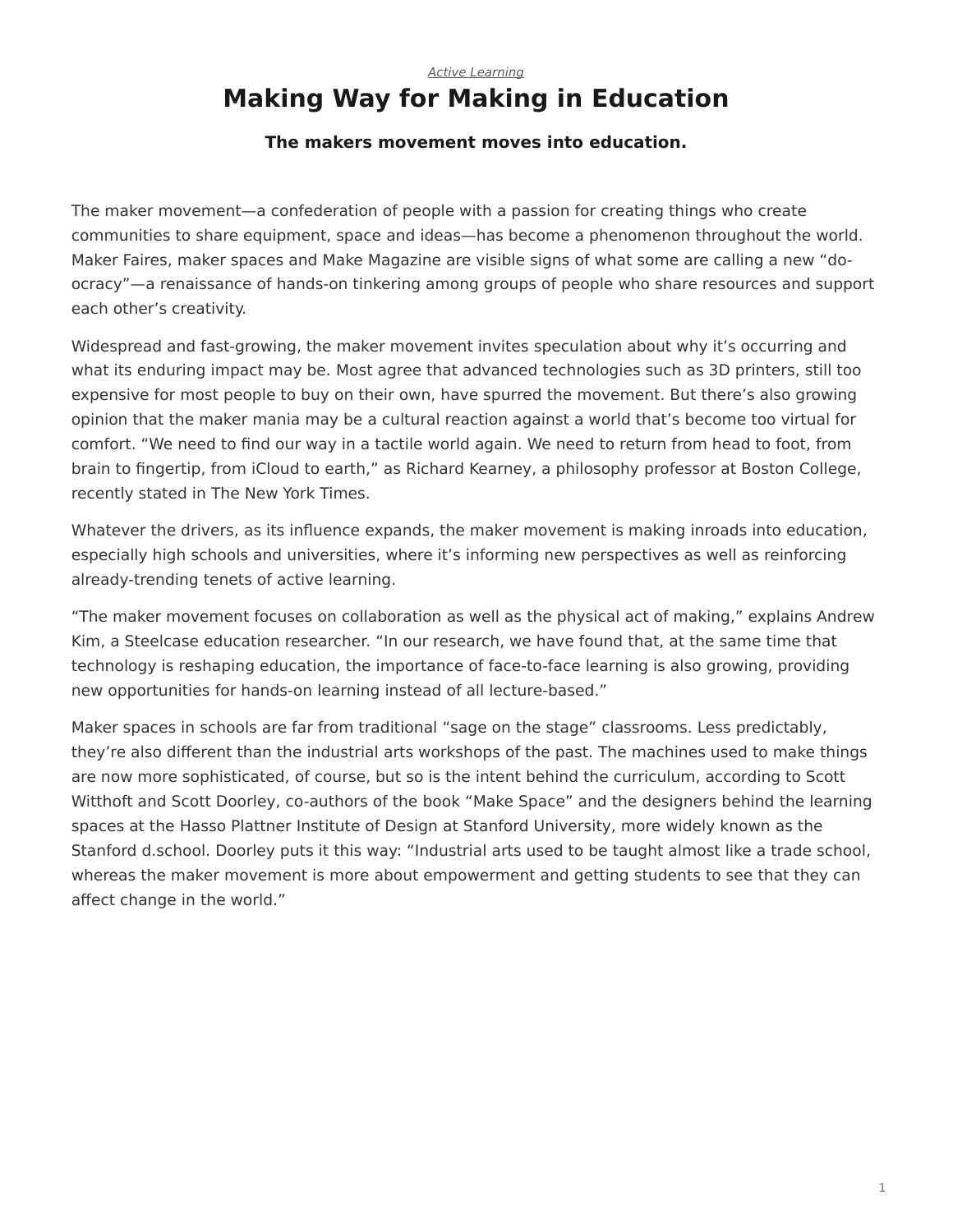Within education, maker spaces are emerging within or alongside innovation labs — settings where people engage in collaborative experimentation and problem-solving across a range of disciplines, increasingly using design-thinking methodologies. Whatever is being practiced, it's an active and collaborative way of thinking and approaching challenges. Although design thinking has its origins in design and engineering, it's not limited to those fields and the outcome isn't necessarily a physical object — what Doorley calls "stuff." Whether people are creating objects, systems or ideas, the maker movement dovetails into pedagogies focused on moving education from primarily a didactic delivery-offacts mode to a more active, generative mode: "Learning to do as you do to learn," as Doorley describes the process.

At the West Michigan Center for Arts and Technology, high schoolers practice creative problemsolving in "maker space" labs designed for hands-on learning.

The vision of empowerment through making is foundational for an after-school program at West Michigan Center for Arts and Technology in urban Grand Rapids. In the facility's arts and tech labs, teens selected from the city's public high schools have opportunities to flex their creative muscle, working with professional tools and technology as they learn skills in a team environment with professional artists as instructors. The facility includes "maker space" labs for photography, video game design, ceramics, fashion, sculpture, comic + zine, street art, and audio and video production. All are designed for active learning, easily reconfigurable depending on the task. Each year participating students choose a social problem and then apply design-thinking skills to creatively address it by making something. For example, this year they're focusing on the problem of bullying. To address it, those in the photography team are exploring techniques to create portraits that capture the intrinsic beauty of each person.

**"It's about the process as well as the product. By reflecting on the creative process and learning skills, students realize that they can make positive change, for themselves and their community. They find their voice."**

**KIM DABBS** | Executive Director.

### **A FRESH PERSPECTIVE**

The University of Southern Mississippi is another institution that incorporated design thinking when creating its Think Center, an innovative teaching and learning center that offers spaces and services for faculty development and student engagement. Included is an active-learning classroom that any professor can reserve and a variety of drop-in informal settings, equipped with whiteboards, markers, sticky notes and other innovation tools, for students working in teams or alone.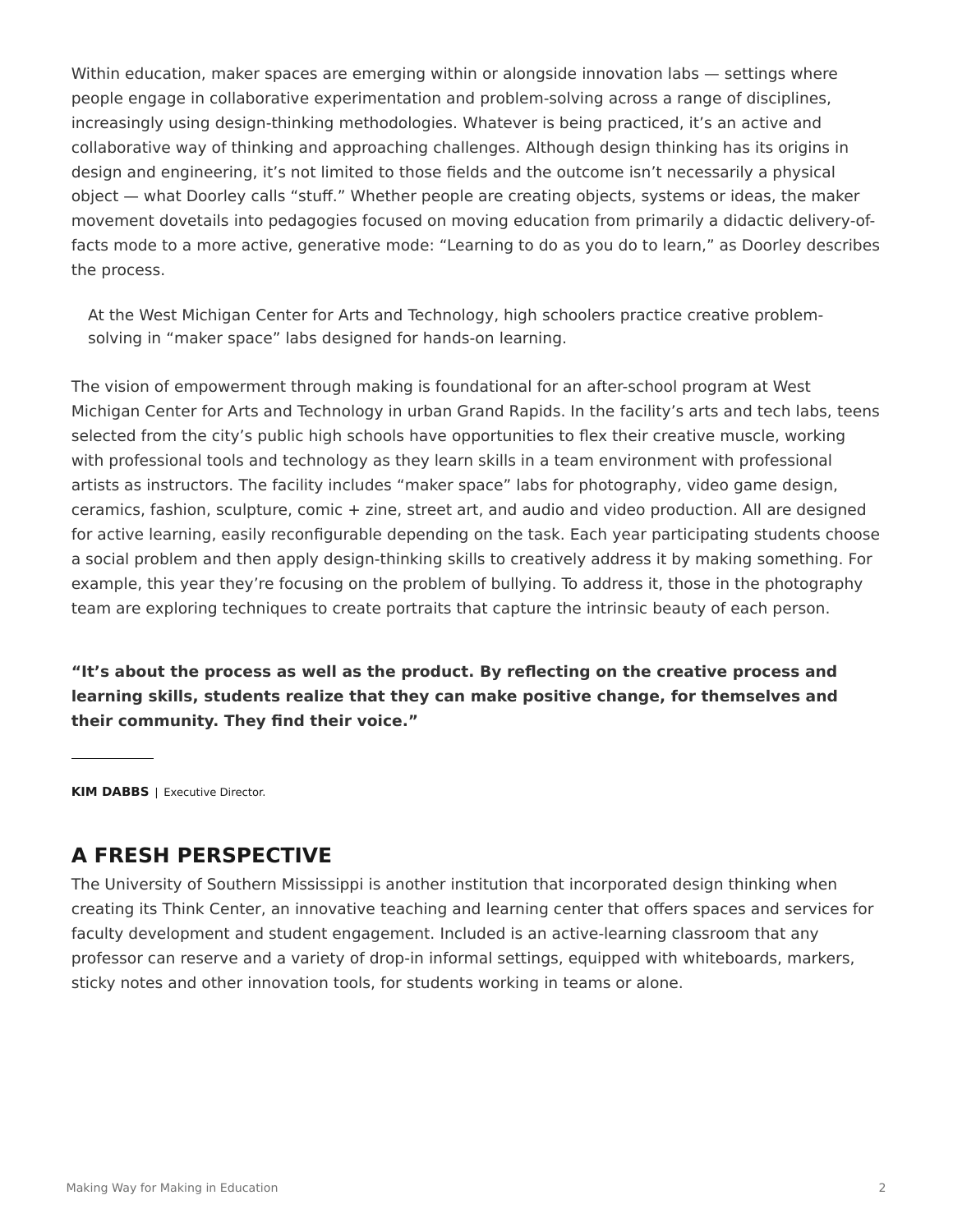"We encourage students and professors to experiment, look at options, and think critically and creatively about strategies to improve the learning experience — really approaching everything with a fresh eye," says Bonnie Cooper, Think Center coordinator, who was a trainer in the business arena for 15 years before moving into higher education in 2000. "The excitement is what we love to see when people are in this space. Sometimes a new environment can bring a fresh perspective to a class. Here there's energy. Learning can be fun, and we see that. And I think the more students feel that way, the more enriched they become as learners."

Within and outside of academia, many say it's an approach that is moving education in the right direction.

"We know that in today's job market there's increasing need for people with 21st-century skills, especially the ability to innovate, collaborate and respond to change in creative ways," says Steelcase's Andrew Kim. "It's a higher-order way of thinking that requires practice, not just theory. By teaching students to be collaborative and creative, schools are sharing the same goals as employers."

# **THINKING + DOING**

New ways of learning require new kinds of spaces, and some of the most progressive universities are modeling their newest learning environments on corporate innovation spaces. Based on insights derived from more than a decade of research into educational environments, Steelcase provides products and spatial concepts specifically designed to support active learning. One prominent example: A small team of Steelcase researchers and designers collaborated with the d.school on aspects of the space they were creating. It has since become a widely emulated environment for project-based, creative learning.

"Creating spaces for active experimentation starts with intent," says Frank Graziano, a Steelcase researcher who has collaborated with the Stanford d.school and, most recently, the university's school of engineering. "How can space bias you to the action of thinking and doing? How can the space 'grant' a broader set of permissions, activating idea generation and supporting students by creating a means for translating abstract thinking into tangible artifacts?"

Teens selected from Grand Rapids public high schools have opportunities to flex their creative muscle at WMCAT, working with professional tools and technology as they learn skills in a team environment with professional artists as instructors.

## **MAKING A MAKER SPACE**

Based on research into creative learning spaces as well as the firsthand experience of creating and working in the company's own recently opened innovation center, Steelcase researchers and designers offer these guidelines for maker spaces:

**Make it inspiring:** Bright colors, comfortable furnishings, daylight and access to the outdoors stimulate engagement. Ambient stimuli can foster creative thinking. Dull surroundings stimulate boredom.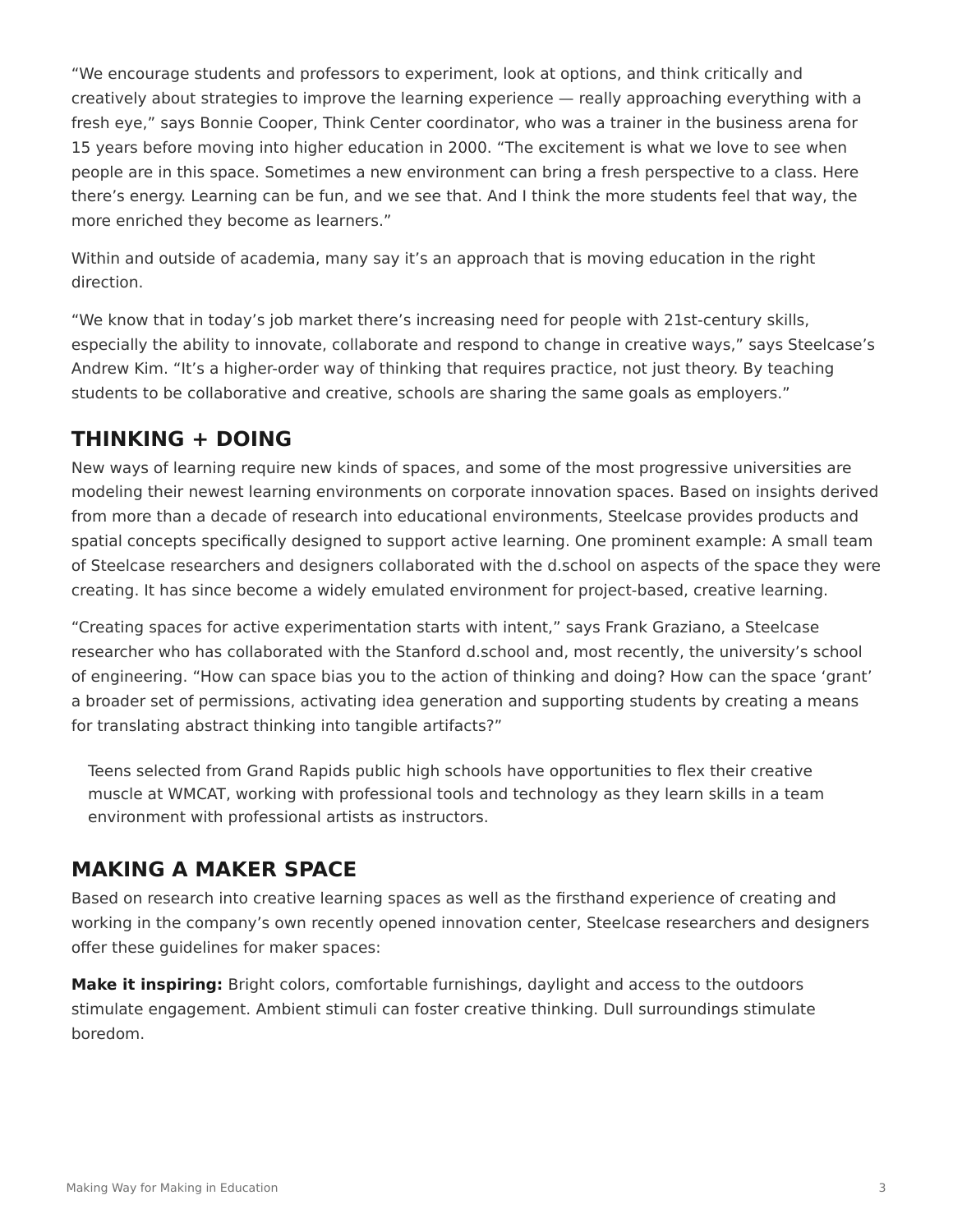**Make it flexible and make-your-own:** Allow teachers and learners to configure the space to meet own their needs, recognizing these change from class session to class session and from one phase of the project to another. Mobile furniture is a must for configuring a variety of settings.

**Create zones:** Making and collaborating tend to be noisy, while contemplation thrives on quiet. Make sure the layout and furnishings are fluid enough to support students who want to work alone between collaboration sessions. Especially if it's a space that houses machines for making prototypes, separate thinking areas from making areas as much as possible.

**Be ready for mess:** Arraying materials helps teams "think out loud" about ideas and possibilities. Make sure that work surfaces are large enough for teams to gather around, and include adequate storage for materials and work-in-progress.

**Leverage vertical displays:** Working at a desk or table is private to those around it, but mobile and fixed whiteboards let everyone share ideas in the making and exhibit successes. When it comes to whiteboards and markers, there is no such thing as too many.

**Support various postures:** Physical postures and body movement can influence the creative process. In groups, standing can encourage interactions and engagement. For individual work, relaxed postures or walking can promote new ways of thinking.

**Make digital content-sharing easy:** More and more, relevant content exists in digital formats. Choose technologies that allow participants to easily share what's in their devices as well as what's in their minds.

"The maker movement isn't just about making for making's sake," summarizes Andrew Kim. "It's about understanding and practicing innovation. With that at its heart, it deserves the attention it's gaining in education."

### **Featured Products**

**[+About Steelcase](https://www.steelcase.com/eu-en/about/steelcase/our-company/)**

**+Customer Care**

**+Legal Notices**

**[Follow Us](https://www.steelcase.com/eu-en/) [+](https://www.steelcase.com/eu-en/)**